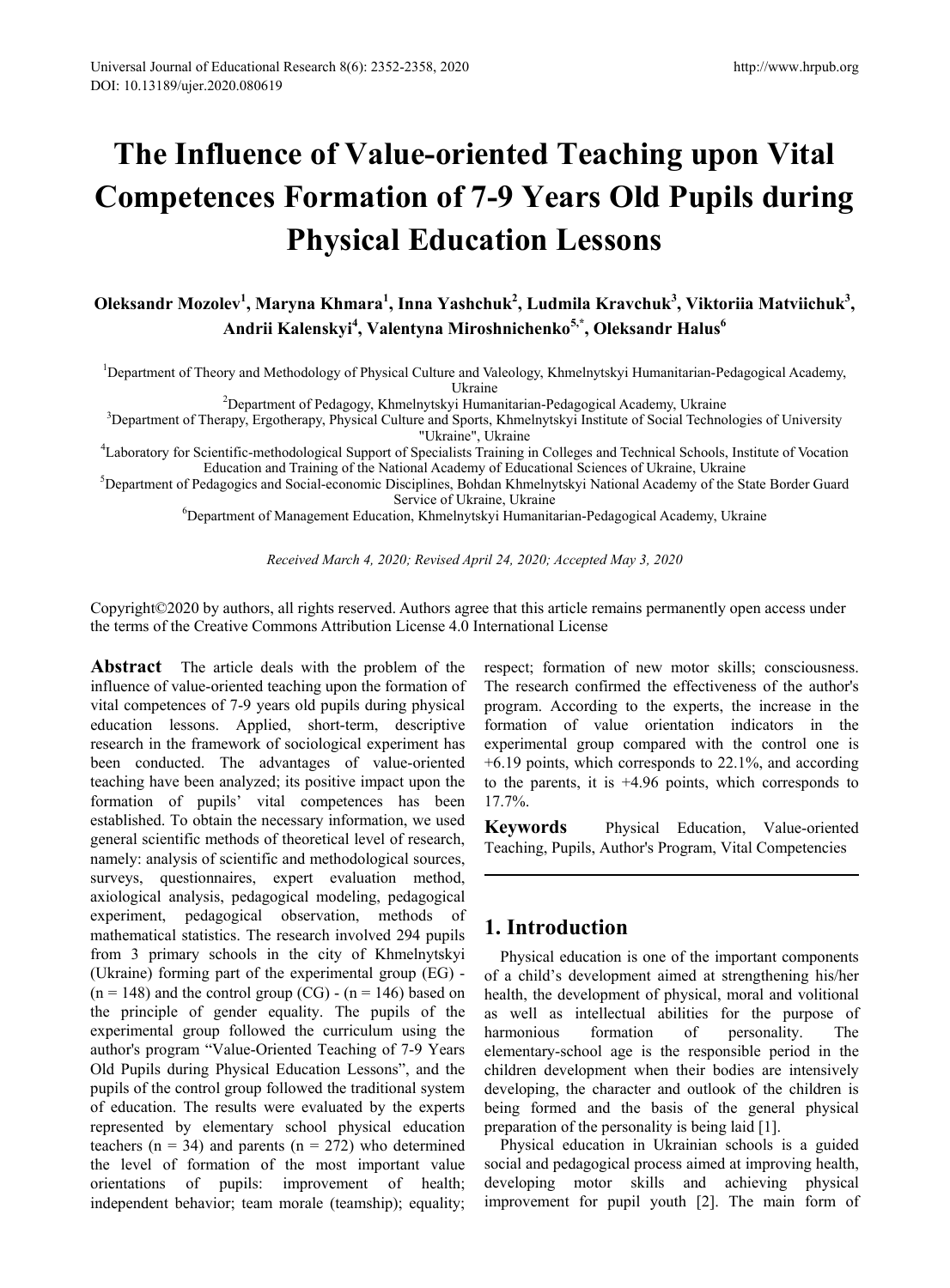classroom hours' organization is a lesson and it is the only form of physical education for many children that should have a positive impact upon their health and life, form values and vital motor skills and abilities, increase their physical activity and physical fitness, and prepare them for educational and daily activities [3; 4].

Many years of experience in physical education with children of different age groups allows us to say with certainty that the negative effects associated with children's health and life will continue until the method of teaching physical education in school education changes dramatically. In our view, a new technique for organizing a physical education lesson such as the "School of Competencies" will help the teacher focus on the cyclic solution of specific scheduled tasks and enable the introduction of value-oriented exercise complexes during the lesson [5].

The main feature of the competency building approach compared to the traditional one lies in the shift of the emphasis from the accumulation of normative knowledge, skills and abilities towards the formation and development of pupils' ability to act practically, to use individual technique and experience of successful actions in situations of professional activities and social practice [6; 7]. Herewith, preference is given to such forms of lessons that create situations where each pupil can identify himself/herself in the team, has the opportunity to express himself/herself and approve himself/herself in the educational process [8].

The *hypothesis* of the research was the assumption that the introduction of value-oriented teaching during physical education lessons will help to form vital competences of 7-9 years old pupils, which will allow them to act effectively in personal, professional and social life situations in the future.

The *purpose* is to investigate the effectiveness of the author's program of physical education lessons conduct for 7-9 years old pupils, which is aimed at the formation of vital competences based on value-oriented teaching.

*Tasks:* 

- to establish priority values of physical education lessons conduct with 7-9 years old pupils;
- to develop author's program of influence of value-oriented teaching upon vital competences formation of 7-9 years old pupils during physical education lessons;
- to check the effectiveness of the author's program of value-oriented education upon vital competences formation of elementary school pupils.

# **2. Material & Methods**

*Participants:* 294 7-9 years old pupils forming part of the experimental group (EG) - 148 pupils and control group (CG) - 146 pupils based on the principle of gender equality.

*Organization of the research.* The research work was

conducted on the basis of three primary schools in the city of Khmelnytskyi between September 2019 and January 2020. We conducted applied, short-term, descriptive research in the framework of sociological experiment.

*Methods.*

To obtain the necessary information, we used general scientific methods of theoretical level of research, namely: analysis of scientific and methodological sources, surveys, questionnaires, expert evaluation method, axiological analysis, pedagogical modeling, pedagogical experiment, pedagogical observation, methods of mathematical statistics.

The analysis of scientific and methodological sources has been used to study the current state of scientific community views upon the problem of organizing physical education lessons with 7-9 years old pupils. Surveys and questionnaires have been conducted to determine the priority of parents' value orientations in organizing the process of physical education in elementary school. The expert evaluation method has been used to determine the priority of teachers' value orientations in organizing the process of physical education with 7-9 years old pupils. Axiological analysis has been carried out to determine the system of values to be formed in 7-9 years old children and to create their motivation towards exercising. Pedagogical modeling has been used in the development of experimental variants of the content of conducting physical education lessons taking into account previously obtained information [9]. Methods of mathematical statistics have been used to determine the level 7-9 years old pupils' vital competencies formation.

Considering the tasks of forming vital competences of 7-9 years old pupils during physical education lessons, it was necessary for us to organize the educational process based on the following values: improving the level of health, equality, respect, team morale, independent behavior, consciousness, formation of new motor skills.

To organize and implement our research, we have developed the author's program "Value-Oriented Teaching of 7-9 Years Old Pupils during Physical Education Lessons".

Objectives of the program:

- awareness of the value of health, development of active motivation to maintain and promote health, forming the ability to self-assess health, to provide self- and mutual assistance;
- ability to make decisions independently and to interact in a team;
- ability to interact constructively on the basis of tolerance;
- building knowledge, skills and abilities of safe behavior at home, school, in the street, and public places.

The pedagogical tasks were combined into three cycles during which the teacher fulfills educational, wellness and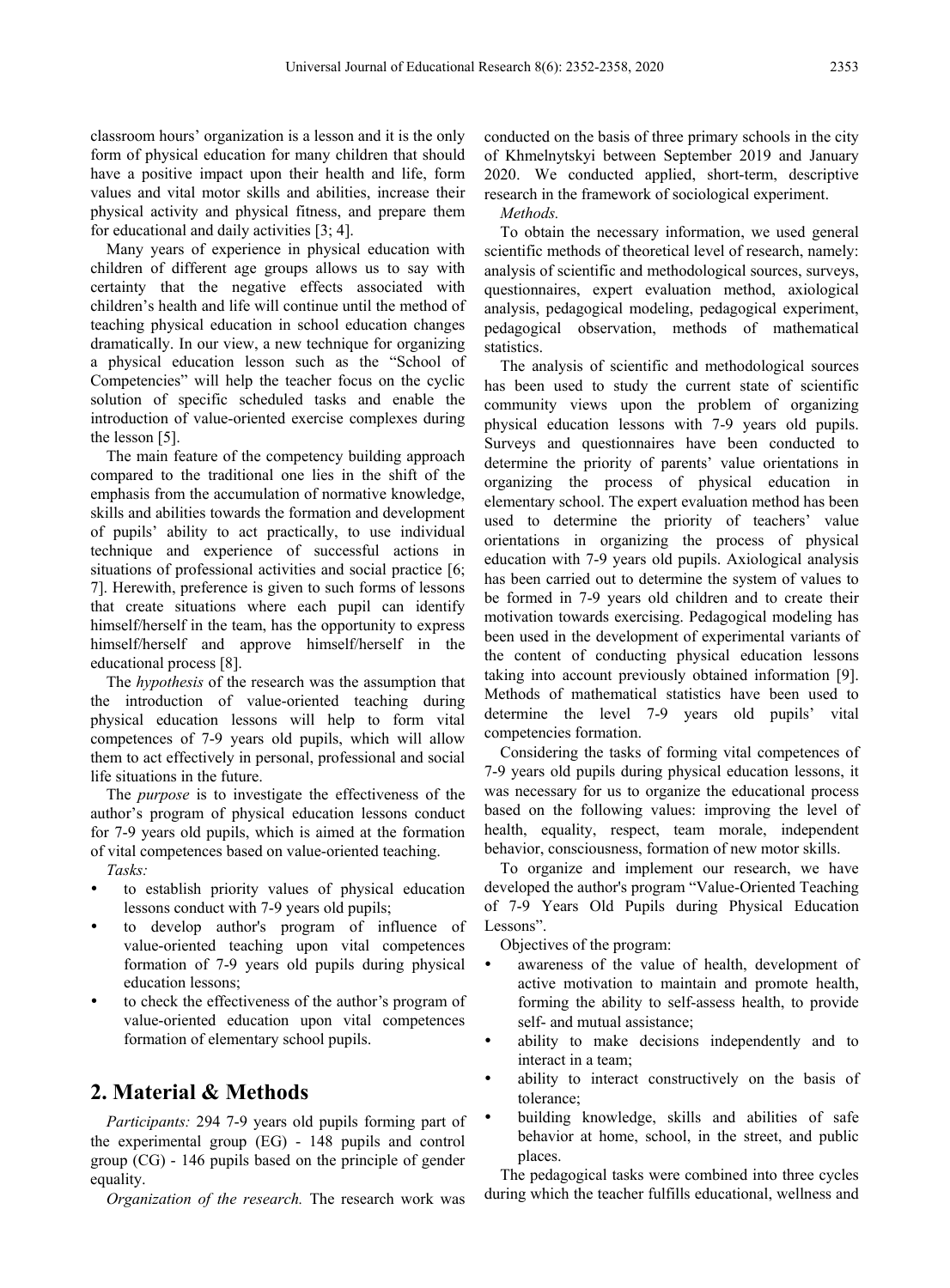attitude development goals. The respective competences (social, functional, motivational) are defined for each group of tasks and the teacher selects the necessary block of scheduled material (information, operational, motivational). The structure of the lesson envisaged four obligatory parts: adaptation, search, training, summary [10; 11].

Since the purpose of our research is to form vital competencies based on value-oriented teaching, precisely the search and training parts of the physical education lesson envisaged a variety of tasks given to pupils that were aimed at solving problems of varying complexity based on available knowledge, the ability to perform different social roles such as leader-organizer and subordinate-executor, developing skills to work in a team.

The value-oriented educational program was implemented over 4 months and included three stages:

1. Adaptation stage (2-3 weeks). The objective of the stage is gradual preparation for systematic physical training, formation of a sustainable interest in various types of physical activities, adaptation to exercise stresses, socialization of pupils, and formation of health values. The lessons are of health improving and recreational nature.

2. Formation stage (8-9 weeks). The objective of the stage is to provide pupils with \knowledge, to develop basic skills and abilities, purposeful development of priority value orientations. The lessons are of game nature.

3. Development stage (6-7 weeks). The objective of the stage is organization of pupils' independent work, practical application of the individual skills developed during team activities, creation of problematic situations that require the use of the competences formed in the course of different game and life situations. The nature of the lessons is presented through emotionally enriched educational situations.

In order to determine the level of formed value orientations offered in the author's educational program, the parents and the experts had to determine the number of points for each criterion of value orientations in accordance with the requirements of Table 1.

Evaluation of the formation of value orientations of 7-9 years old pupils during physical education lessons was determined as the average of the experts' and parents' evaluations. Both individual values and their totality were evaluated.

|  | <b>Table 1.</b> Evaluation of the level of formation of value orientations |  |
|--|----------------------------------------------------------------------------|--|
|--|----------------------------------------------------------------------------|--|

|     |                                                                                                                                                                 | Levels of value orientations formation                                                                                                                           |                                                                                                                                 |                                                                                                                 |                                                                                                             |  |  |
|-----|-----------------------------------------------------------------------------------------------------------------------------------------------------------------|------------------------------------------------------------------------------------------------------------------------------------------------------------------|---------------------------------------------------------------------------------------------------------------------------------|-----------------------------------------------------------------------------------------------------------------|-------------------------------------------------------------------------------------------------------------|--|--|
| No. | Formation criteria of value<br>orientations                                                                                                                     | <b>High</b> (deep, systematic<br>knowledge; creative task<br>execution, independent<br>evaluation of situations.<br>knows how to defend<br>his/her own position) | <b>Sufficient</b><br>(applies knowledge<br>in standard situations<br>independently, draws<br>conclusions, corrects<br>mistakes) | <b>Intermediate</b><br>(performs tasks on<br>a model, has<br>elementary skills<br>of educational<br>activities) | <b>Initial</b><br>(fragmentary<br>knowledge and<br>skills, initial<br>ideas about<br>value<br>orientations) |  |  |
| 1.  | Axiological (formation of value<br>orientations as vital competences)                                                                                           | 4                                                                                                                                                                | 3                                                                                                                               | $\overline{c}$                                                                                                  | 1                                                                                                           |  |  |
| 2.  | Epistemological (formation of the<br>system of knowledge, skills and<br>abilities in everyday activities)                                                       | 4                                                                                                                                                                | 3                                                                                                                               | $\overline{2}$                                                                                                  | $\mathbf{1}$                                                                                                |  |  |
| 3.  | <b>Emotional-volitional</b> (manifestation<br>of psychological qualities such as<br>orderliness, discipline, duty, honor,<br>dignity)                           | 4                                                                                                                                                                | 3                                                                                                                               | 2                                                                                                               | 1                                                                                                           |  |  |
| 4.  | Health-saving (personal hygiene, care<br>for clothing, adherence to day regimen<br>and diet, prevention of posture defects,<br>bad habits)                      | 4                                                                                                                                                                | 3                                                                                                                               | $\overline{2}$                                                                                                  | 1                                                                                                           |  |  |
| 5.  | Health and fitness (increase of motion<br>activities and working capacity,<br>organism improvement and cold water<br>treatment)                                 | 4                                                                                                                                                                | 3                                                                                                                               | $\overline{2}$                                                                                                  | 1                                                                                                           |  |  |
| 6.  | Motivational (forming a conscious<br>attitude to physical education and<br>sports, increasing interest in the<br>lessons, engaging others in the<br>activities) | 4                                                                                                                                                                | 3                                                                                                                               | $\overline{c}$                                                                                                  | 1                                                                                                           |  |  |
| 7.  | <b>Activity</b> (formation of value<br>orientations in practical activities)                                                                                    | $\overline{4}$                                                                                                                                                   | 3                                                                                                                               | $\overline{c}$                                                                                                  | 1                                                                                                           |  |  |
| 8.  | Situational (formation of value<br>orientations in a specifically created<br>situation i.e. under certain conditions)                                           | 4                                                                                                                                                                | 3                                                                                                                               | 2                                                                                                               | 1                                                                                                           |  |  |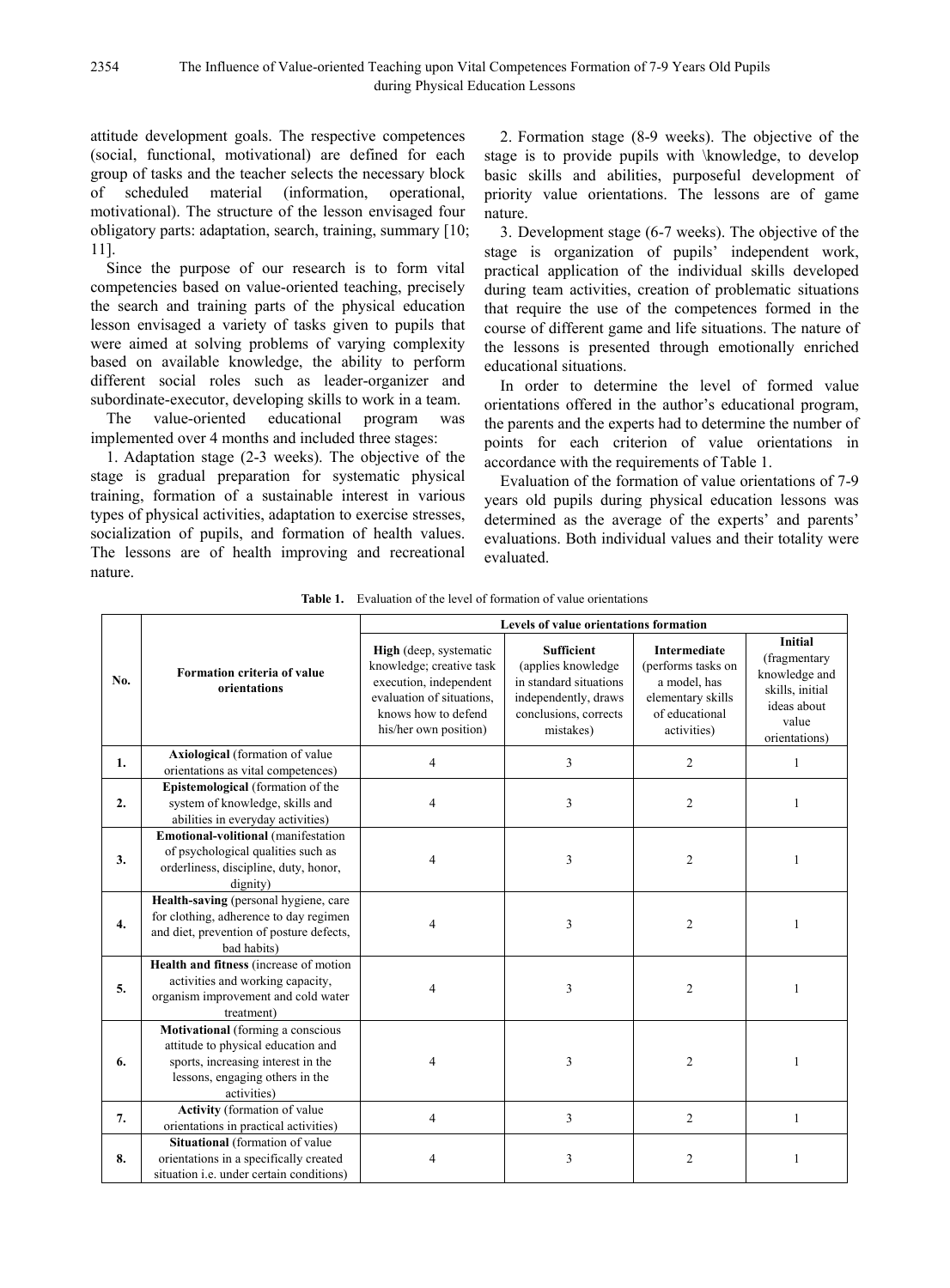### **3. Results**

In order to form value orientations of 7-9 years old pupils in physical education, we have conducted a questionnaire survey of 272 parents and 34 physical education teachers of lower grades, who were to identify the 5 most prioritized value orientations of the 12 offered and rank them according to their importance [12]. Comparative analysis of the parents' and teachers' questionnaire results is presented in (Fig. 1)

It should be noted that the value orientation of "improving health" was determined by the overwhelming majority of the respondents. Therefore, the construction of physical education of 7-9 years old children was based primarily on this value orientation. We have used sets of exercises aimed at developing and strengthening the respiratory system, musculoskeletal system and cardiovascular system to develop vital health-promoting skills. The conduct of bodily exercises, physical training breaks, psycho-regulatory and ideomotor exercises was also of great importance.

Analysis of the results of the questionnaire survey on the priority of value orientations during physical education lessons revealed differences in the views of parents and experts (teachers) upon the formation of such values as: team morale (teamship) - parents 5.6%, experts 11.4%; equality - parents 15.2%, experts 8.0%; formation of new motor skills - parents 6.4%, experts 12.6%; consciousness - parents 10.2%, experts 7.6%. Therefore, we decided not to identify 5 but 7 key value orientations for physical education, which were the most important for parents and experts, namely: improving health; independent behavior; team morale (teamship); equality; respect; formation of new motor skills; consciousness.

The experts' and parents' evaluation on the implementation of the author's program of value-oriented teaching during physical education lessons of 7-9 years old pupils in comparison with the traditional one is presented in table 2.



**Figure 1.** The distribution of physical education value orientations of 7-9 years old children and the results of the parents' and teachers' questionnaire survey, where: 1. Improving health; 2. Independent behavior; 3. Self-esteem; 4. Motivation; 5. Team morale (teamship); 6. Equality; 7. Respect; 8. Formation of new motor skills; 9. Consciousness; 10. Experience; 11. Formation of volitional powers; 12. Organizational abilities

|                |                               | Experts' evaluation ( $n = 34$ ) |                  |            | Parents' evaluation ( $n = 173$ ) |                  |            |
|----------------|-------------------------------|----------------------------------|------------------|------------|-----------------------------------|------------------|------------|
| No.            | Value orientations            | Experimental<br>group            | Control<br>group | Difference | Experimental<br>group             | Control<br>group | Difference |
|                | health improvement            | 3,50                             | 3,34             | $+0.16$    | 3,38                              | 3,24             | $+0,14$    |
| 2              | equality                      | 2,84                             | 1,46             | $+1,38$    | 2,62                              | 1,36             | $+1,26$    |
| 3              | respect                       | 2,38                             | 1,91             | $+0.47$    | 2,58                              | 2,02             | $+0.56$    |
| $\overline{4}$ | team morale (teamship)        | 3,06                             | 1,85             | $+1,21$    | 2,94                              | 2,07             | $+0,87$    |
| 5              | independent behavior          | 2,55                             | 2,07             | $+0.48$    | 2,77                              | 2,10             | $+0.67$    |
| 6              | consciousness                 | 2,95                             | 1,73             | $+1,22$    | 3,12                              | 2,23             | $+0.89$    |
| $\overline{7}$ | formation of new motor skills | 3,14                             | 1,87             | $+1,27$    | 2,93                              | 2,36             | $+0.57$    |
| 8              | Total points                  | 20,42                            | 14,23            | $+6.19$    | 20,34                             | 15,38            | $+4.96$    |

**Table 2.** Evaluation of results of value orientations formation of 7-9 years old pupils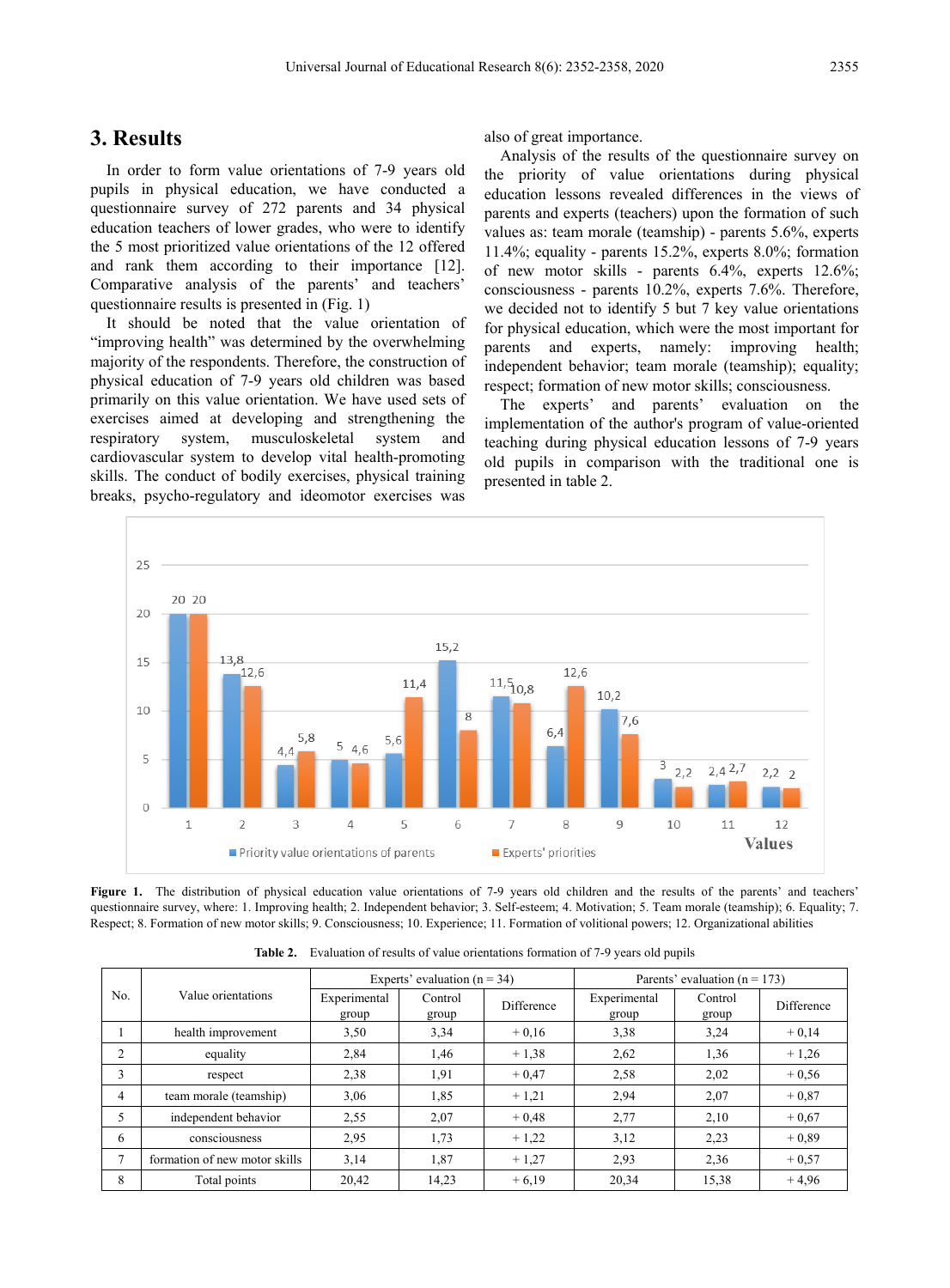The analysis of the experts' findings showed that in the experimental group, compared to the control group, such value orientations were much better formed as: equality with the rate of growth of 1.38 points; formation of new motor skills with the rate of growth of 1.27 points; consciousness with the rate of growth of 1.22 points and team morale (teamship) with the rate of growth of 1.21 points. The experts noted that the level of formation of these value orientations of pupils corresponded to the sufficient and high level in the experimental group, and these indicators were at the initial and intermediate levels in the control group. Only the health improvement rate was high.

The parents' evaluation of the author's program of value-oriented teaching during physical education lessons of 7-9 years old pupils compared to the traditional one also highlighted the benefits of the new program. According to the parents, the indicators of value-orientations development in the experimental group were much better than in the control group: equality with the rate of 1.26 points; consciousness with the rate of 0.89 points and team morale (teamship) with the rate of 0.87 points. The parents noted that the health improvement rate in both groups was high. The level of formation of other value orientations of pupils in the experimental group corresponded to the sufficient level, and, respectively, to the intermediate and sufficient level in the control group. The parents noted that the control group had the lowest level of such value orientation as "equality", which was at the initial level.

It should be noted that parents' evaluations sometimes differed significantly from experts' evaluations, which in our opinion, is attributed to the subjective view concerning the group (experimental or control) their child studied at.

The results of research of value orientation formedness, according to the experts and parents, have proved the effectiveness of the author's program "Value-Oriented Teaching of 7-9 Years Old Pupils during Physical Education Lessons". The following changes took place in the experimental group compared to the control group:

- decreased number of pupils with the initial level of value orientation formation;
- increased number of pupils with intermediate and high level of value orientations;
- increased number of pupils who are able to make their own decisions, interact in a team, use their skills creatively, tolerate one another and others;
- increased interest in exercising, own health and the factors influencing it;
- increased level of the pupils' physical activity.

# **4. Discussion**

According to foreign and national experience, the

results of value-oriented teaching are due to a much deeper and more conscious understanding of the essence of the studied material by the pupils, the formation of motor skills and abilities to exercise independently, to make decisions, to carry out self- and mutual evaluation, to respect alternative thoughts, to work in a team, to build constructive relations with its members and determine their place in it [13]. The ultimate aim of such education at elementary school is to provide younger pupils with vital competences [14; 15].

The restructuring of the educational process requires the creation of fundamentally new standards for elementary education, and demands the search for new forms and methods of physical education for pupils, which should be based on value-oriented approaches to teaching and formation of vital competences [16]. Goal and value transformations for improving the content of physical education lessons in elementary school are considered by scientists in terms of:

- formation pupils' stable motivation to maintain and strengthen their health, the need for physical development [17; 18];
- use of various means to ensure harmonious development and healthy lifestyle [19];
- study of foreign experience of organizing physical education lessons in elementary school [20; 21];
- use of various forms of school and extra-curricular work for the development of physical abilities of younger pupils [22; 23; 24];
- optimization of the processes of adaptation to the conditions of learning in school [25; 26];
- use of the latest information and communication technologies in the process of physical education [27; 28];
- change of priorities in the content and qualitative training of physical education specialists who are able to apply modern methods of conducting physical education lessons [29; 30].

Our research results analysis confirms the views of Petkova, M., Aleksieva, M.; Galan, Y., Koshura, A., Moseychuk, Y., Paliichuk, O., Moroz, O., Tsybanyuk, O., Yarmak, O. on the priority of improving the state of health and meeting the needs for motor activity of younger pupils within the system of motives for physical education in elementary school [31; 32].

Summarizing the results of our research we have expanded:

- research data by Aksenova, O., & Kirilenko, L. on the practical application of the methodology of competency-oriented teaching [10].
- research data by Omelyanenko, I.; Roters, T. on changing priorities and improving the scheduled basis for physical education lessons conduct in elementary school [33; 34].
- research data by Marchenko S.; Gricyuk S. on the effectiveness of the impact of game teaching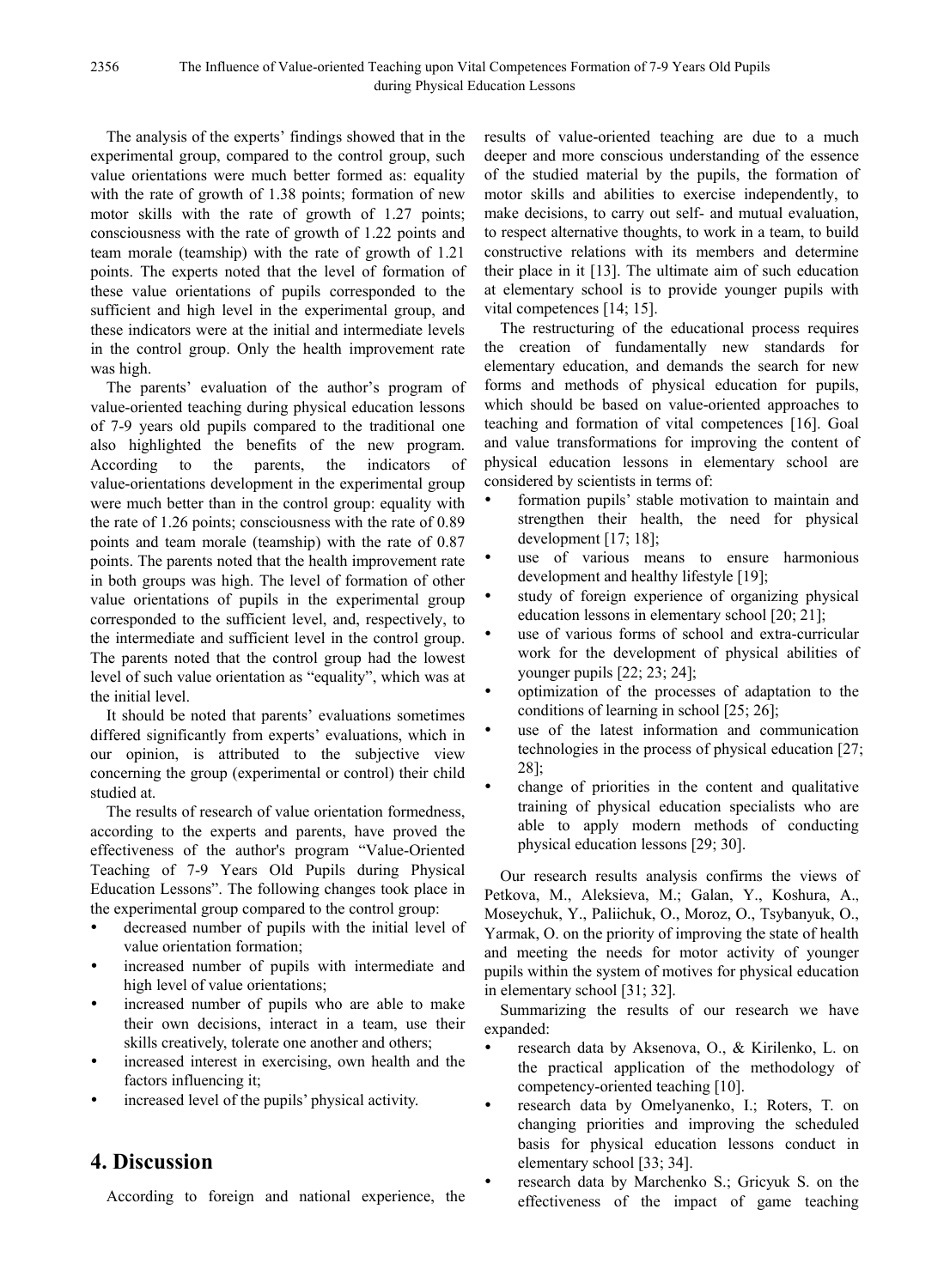methods and combination training upon improving the skills of collective actions, finding the most rational ways to solve both sports and entertainment problems [29; 30].

 scientific views of Miroshnichenko, V., Andreeva O., Golovach I., Khripo I. on the need to develop the motivation of 7-9 years old pupils during physical education lessons, that allows to activate their individual and group activities, contributes to the formation of organizational, search and creative work [37; 38].

The proposed and substantiated author's program "Value-Oriented Teaching of 7-9 Years Old Pupils during Physical Education Lessons" included three stages: adaptation, formation and development ones. These stages are logically interconnected and complement each other from the perspective of a competency approach, have a positive effect upon the level of erudition and the formation of the pupils' vital skills, and are determined by the ability to solve problems of varying complexity based on existing knowledge and ability to use the gained knowledge. With this approach, the goals of education are transformed into new opportunities acquired by the pupils, and reflect the growth of their personal potential.

### **5. Conclusions**

1. The conducted research confirmed the effectiveness of introducing value-oriented education of 7-9 years old pupils during physical education lessons, which contributes to better formation of a personality capable of successfully solving problematic situations, involves the constant engagements of pupils to active educational and cognitive activities, motivates them for leadership, creative approach and active position in all types of physical activities, involves not getting, but acquiring knowledge and skills, and as a consequence, positively influences the formation of their vital competencies.

2. The conducted research and the obtained results regarding the solution of the problem of formation of value orientations towards studying by 7-9 years old pupils during physical education lessons allow us to confirm the effectiveness of the author's program. According to the experts, the increase in the formation of indicators of value orientations offered in the program in the experimental group compared with the control one is  $+6.19$  points, which corresponds to 22.1%, and it is  $+4.96$ points corresponding to 17.7% according to the parents' evaluation.

# **Disclosure Statement**

No author has any financial interest or received any financial benefit from this research.

## **Conflict of Interest**

The authors state no conflict of interest.

## **REFERENCES**

- [1] M. Burenko. Attitudes towards in physical exercises by younger students, Physical culture, sport and health of nation, Vol. 1, 21-25, 2016. [in Ukrainian].
- [2] O. M. Mozolev. A management development of education is in the field of physical culture and sport in Ukraine: European measuring, Announcer of the Cherkasy university, Vol. 5, 124-130, 2018. [in Ukrainian].
- [3] L. A. Gucan. Forming of the valued orientations of junior schoolboys in the conditions of modernization of the system of education, Institute of problems of education of the National academy of pedagogical sciences of Ukraine, Vol. 5, 94-100, 2017. [in Ukrainian].
- [4] N. V. Moskalenko. Physical education of junior schoolboys. Dnipropetrovsk: Innovation, 2009. [in Ukrainian].
- [5] O. Shkola, G. Griban, K. Prontenko, O. Fomenko, V. Zhamardiy, V. Bondarenko, S. Bezpaliy, V. Andreychuk, P. Tkachenko, Ye. Zhukovskyi, I. Novitska, I. Bloshchynskyi. Formation of valuable orientations in youth during physical training. International Journal of Applied Exercise Physiology. 8(3.1): 261–269, 2019. Doi: 10.26655/IJAEP.2019.10.1
- [6] I. Burgun. The relevance of implementing a competency based approach to educational practice, Collection of scientific labours of the Kherson national technical university, Vol. 1-2, 159–165, 2010. [in Ukrainian].
- [7] G. Griban, K. Prontenko, T. Yavorska, S. Bezpaliy, T. Вublei, M. Marushchak, L. Pustoliakova, V. Andreychuk, P. Tkachenko., Ye. Zhukovskyi, A. Baldetskiy, I. Bloshchynskyi. Non-traditional means of physical training in middle school physical education classes. International Journal of Applied Exercise Physiology. 8(3.1): 221–229, 2019. Doi: 10.26655/IJAEP.2019.10.1
- [8] S. Bulavenko. Formation of value orientations as a basis of social activity of students, Young people and market, Vol. 3(170), 114-119, 2019. [in Ukrainian].
- [9] O. Mozolev. Pedagogical Projecting of the Model of a Future Specialist. Pedagogical Discourse, Vol. 24, 82–87, 2018. DOI: 10.31475/ped.dys.2018.24.12
- [10] O. P. Aksenova, L. V. Kirilenko. Competence school for physical education lessons in elementary grades, Scientific magazine of the National pedagogical university of the name of M. P. Dragomanova, Vol. 3К (97), 25-32, 2018. [in Ukrainian].
- [11] O. Mozolev, I. Bloshchynskyi, O. Alieksieiev, L. Romanyshyna, L. Zdanevych, I. Melnychuk, K. Prontenko, V. Prontenko, Influence of modern fitness technologies on the state of health and development of motor abilities of 17-19-year-old female students. Journal of Physical Education and Sport, Vol. 19 (Supplement issue 3), Art # 132 pp. 917 – 924, 2019 Doi: 10.7752 / jpes.2019.s3132
- [12] N. M. Goncharova. Attitude of young children of school